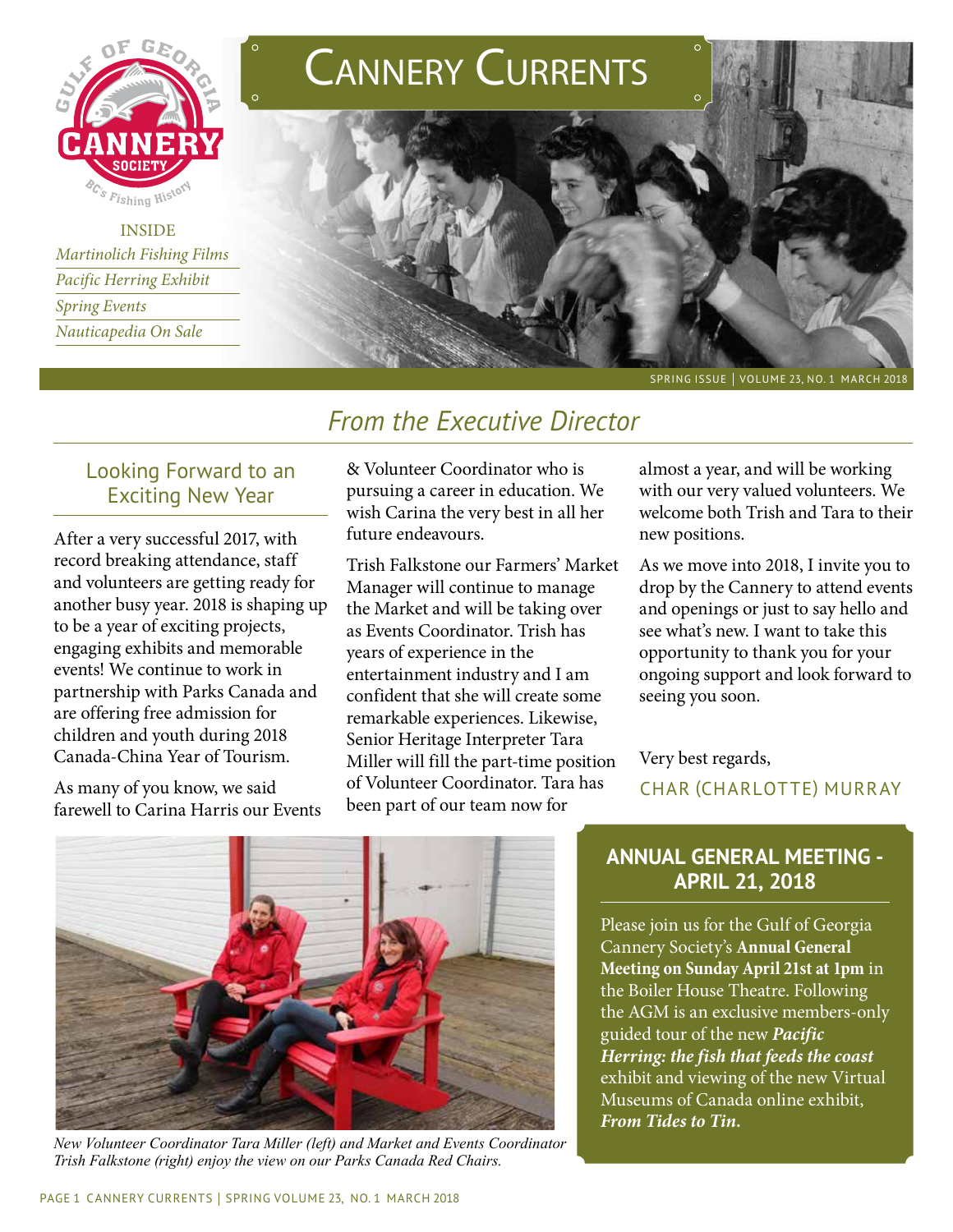# COLLECTIONS & ARCHIVES

## From the Archives: Martinolich Fishing Films

A couple years ago we received an exciting donation of eleven 8mm films from Glenn Martinolich. The films range in date from 1955 to 1976 and feature footage of salmon and herring fishing up and down BC's West Coast. The Martinolichs are well known in the fishing industry as a family of "high liners," as they were



*Film screenshot of seine boat in action*

responsible for catching record amounts of fish on many occasions throughout the years.

Up until recently, due to the format and fragility of the films,

we had not been able to view them. However, thanks to a bit of extra funds, we have finally been able to digitize these valuable records of the industry and share them

with you.



*Screenshot showing the General Store and surrounding buildings at BC Packers Bella Bella plant.* 

For now, the films are accessible though our Collections page of our website at: http://gulfofgeorgiacannery.org/ experience/collections. Be sure to check them out!

heidi rampfl

# PUBLIC PROGRAMS

## New Pacific Herring Exhibit

When we think about fish that are important to British Columbia, herring is not usually the first species to come to mind. Salmon tend to capture that honour. And yet, the humble herring deserves our attention as well. So, our next exhibit will focus on this important forage fish that provides a vital link between the energy stored in phytoplankton and the rest of the food chain along the BC coast.

Pacific Herring sustain not only the ecosystem, but also support the economy and nourish the cultures of BC. *Pacific Herring: the fish that feeds the coast* will use large-scale photographs and a beautiful film to share the importance of herring with visitors as they enter the herring reduction plant.

Members are welcome to join an exclusive guided tour of the new exhibit on Saturday April 21st directly following the Annual General Meeting.

The Society will be launching a second exhibit at the AGM. *From Tides to Tins* is an on-line exhibit about BC's salmon canning industry. The Virtual Museums of



*Barbara Wilson/Kii'iljus standing in front of wind drying herring roe on kelp, Haida Gwaii, BC. Photo courtesy of Nancy Turner.*

Canada project documents each of the 200+ salmon canneries that dotted the west coast of BC and includes an interactive map, industry timeline, and videos of the canning process. Members will receive a virtual tour of this exhibit during the AGM.

shannon king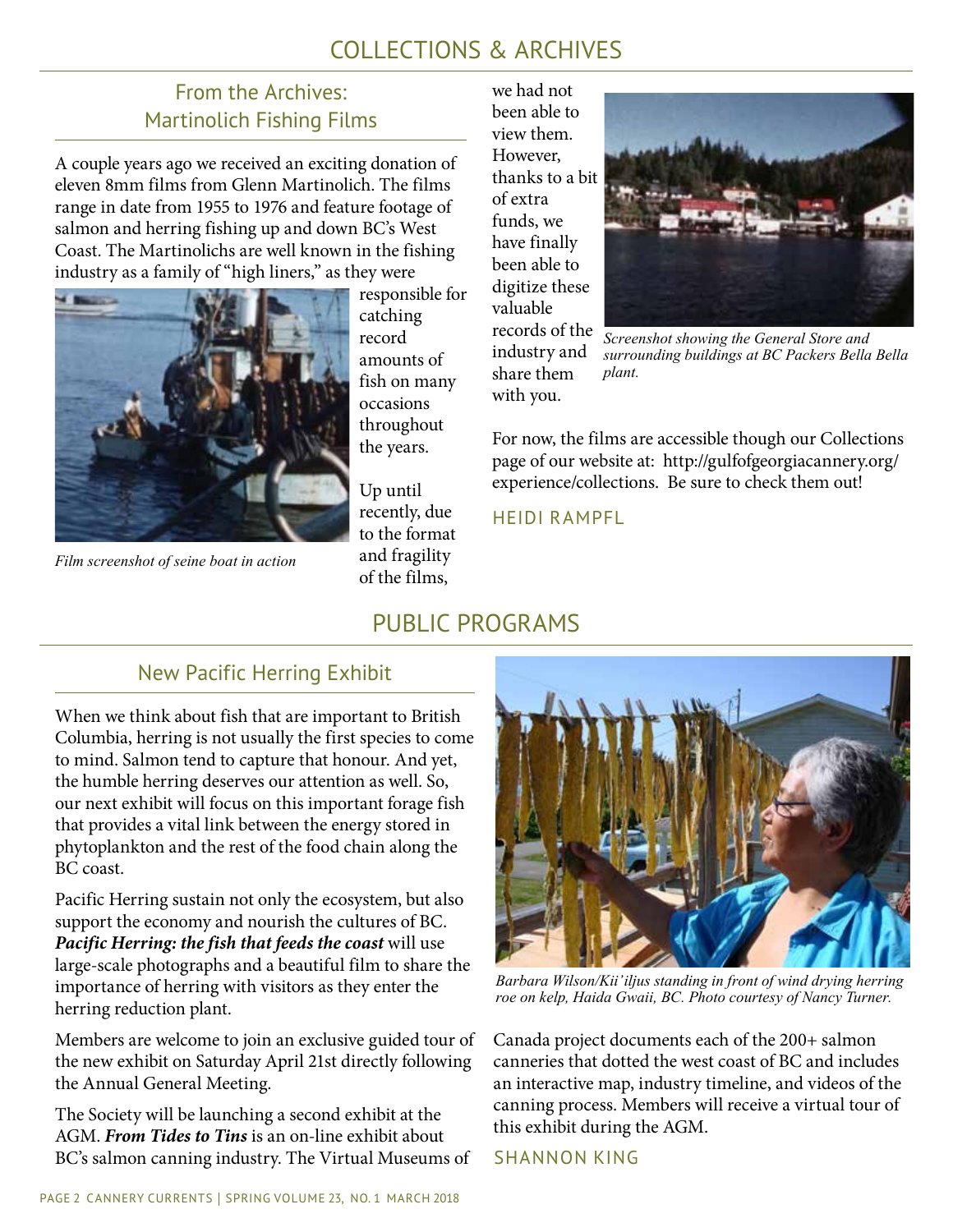# CANNERY EVENTS

### Easter at the Cannery

Bring the kids to the annual familyfriendly **Easter at the Cannery** event from Friday March 30th to Sunday April 1st. In addition to the "Easter Salmon" Egg Hunt, there will be games, crafts and chances to take photos with the Easter Salmon throughout the weekend. The egg hunts will begin each day at 10:30am and be repeated every 30 minutes until the last hunt at 4:30pm -- all hunt participants will go home with an Easter treat.



Admission for Easter at the Cannery is \$4.90 for Youth (2-17) and \$3.90 for Adults. *Free admission for Society members!*

### Fishermen's Memorial

On Saturday April 28th, the **National Day of Mourning**, a ceremony to remember those who have been lost in the fishing industry will be held from 12 noon at the Fishermen's Memorial in Garry Point Park. Following the ceremony, please join us at the Cannery for some light refreshments, coffee and tea.

## The Pull of the Net: A Multicultural Celebration

The **Pull of the Net: A Multicultural Celebration** returns again this year in a celebration of the diverse cultural

*(Left) The Easter Salmon will make its annual* 

*appearance once again this Spring. (Above) The Northern Shaolin Traditional Martial Arts Club perform a Lion Dance at the 2017 Pull of the Net Multicultural Celebration.*

communities connected by Canada's

west coast commercial fishing

Enjoy an array of multicultural performances, food tastings, and activities throughout the day, and take the opportunity to engage with

local groups showcasing our

admission for all to enjoy.

TRISH FALKSTONE

community's rich cultural history. The celebration takes place on Saturday May 5th, and will be free

industry.

## CANNERY STORE

### The Nauticapedia: BC's Boating History on Sale

Nauticapedia is a series of four volumes, covering the history of British Columbia's boats. Volume One lists the histories of 1,170 of British Columbia ships and boats built before 1960, some that are still afloat! Volume Two covers 1960 -1965, Volume Three 1966 – 1970 and Volume Four 1971 to 1975. Th books truly are an indispensable reference guide to BC's floating heritage. Regularly \$24.95, they are now on sale for \$16.99 each!



### rob hart